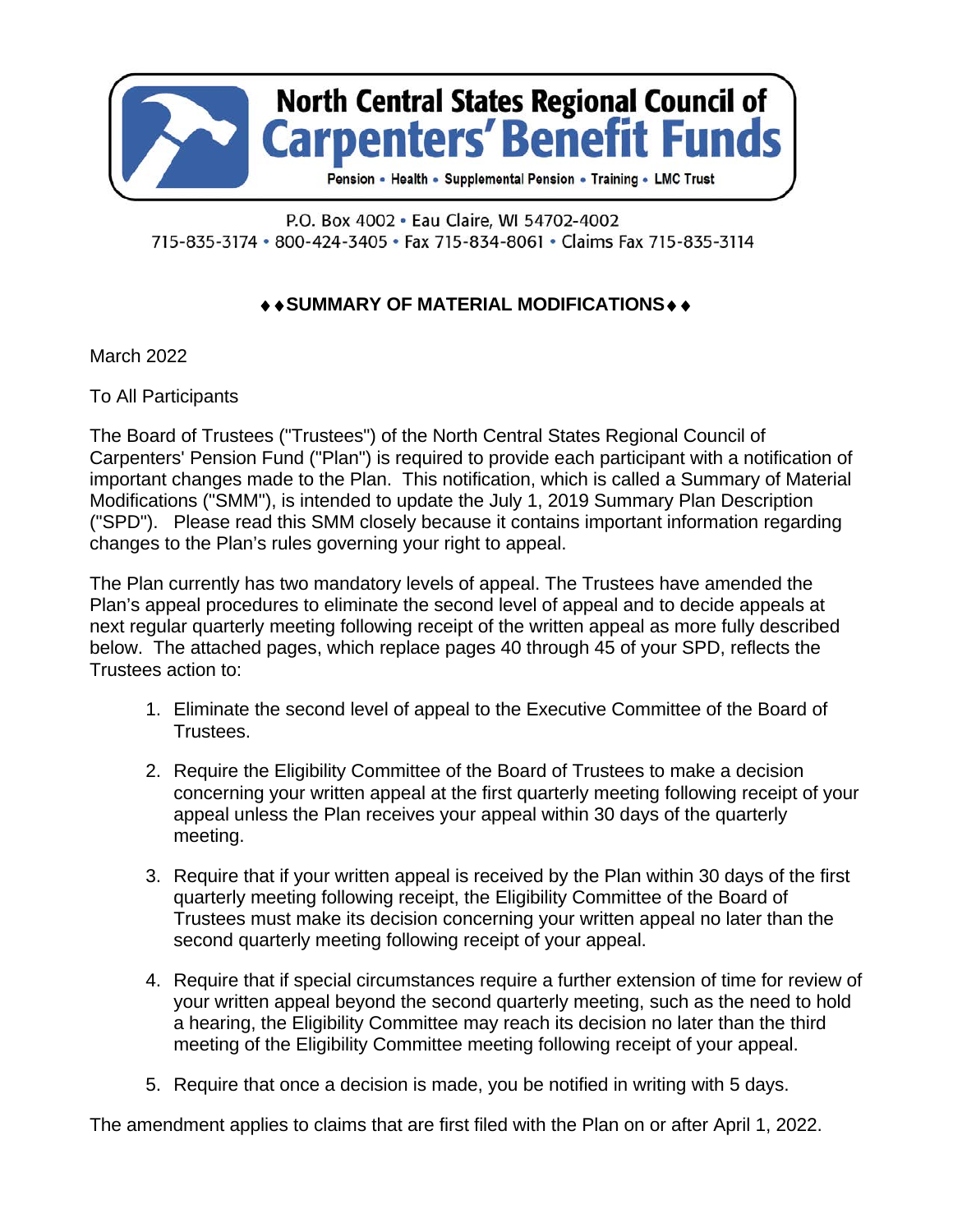Place this SMM with your SPD and retain it for future reference as it replaces pages 40 through 45 of the SPD. If you do not have a copy of the SPD, please contact the Plan's Administrative Manager (the "Fund Office") using the address and telephone number at the top of this notice.

Please contact the Fund Office should you have any questions or concerns.

Sincerely,

#### THE FUND OFFICE

*This notice, which serves as an SMM, contains only highlights of certain features of the Plan. Full details are contained in the documents that establish the Plan provisions. If there is a discrepancy between the wording here and the documents that establish the Plan provisions, the Plan document language will govern. The Trustees reserve the right to amend, modify, or discontinue all or part of the Plan at any time.*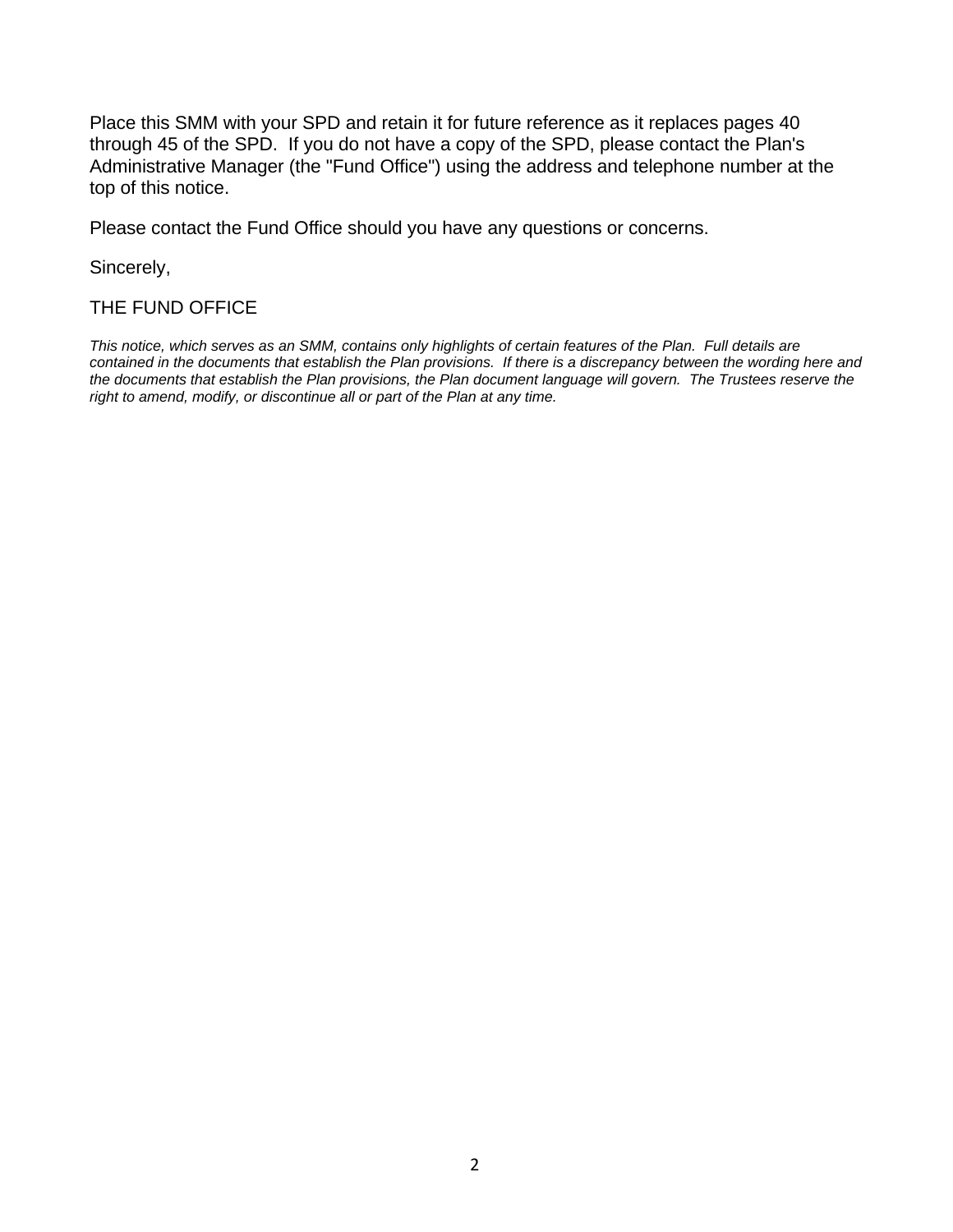If your claim for benefits is denied in whole or in part or you are otherwise dissatisfied with a determination of the Administrative Manager or the Eligibility Committee of the Trustees with respect to your eligibility for, or amount of, your benefits, you have the right to appeal. The procedures for appeal follow. These procedures have been established in accordance with Section 503 of the Employee Retirement Income Security Act of 1974 (ERISA) and revised under ERISA regulations that took effect for disability claims submitted after April 1, 2018.

Here's What to Do:

- 1. Notify the Fund Office in writing that you wish to have your claim reviewed by the Eligibility Committee. If you wish, you may request a hearing before the Committee.
- 2. Your written request for a review (or a hearing if applicable) must be submitted within 60 days after you received the denial notice. For disability claims see the following paragraph 4.
- 3. Include in your written request all the facts, issues, and comments regarding your claim as well as the reason(s) you feel the original decision was incorrect. Submit any additional or supplemental material or information which may have been requested in the denial notice or which you may consider desirable.

 In your written request, you may request an inspection, or copies, free of charge, of designated, relevant documents or files to complete the information you need for review of your claim.

 4. A written request for a review of a disability claim must be submitted within 180 days after you receive the notice denying your claim, in whole or in part, or if you are otherwise dissatisfied with a determination made by the Administrative Manager or Eligibility Committee of the Trustees with respect to eligibility for, or amount of, your benefits, or if you have not received such notice denying your claim within 45 days after your claim was received by the Plan, or within the 30-day extension period (explained earlier). In deciding an appeal of a disability claim that is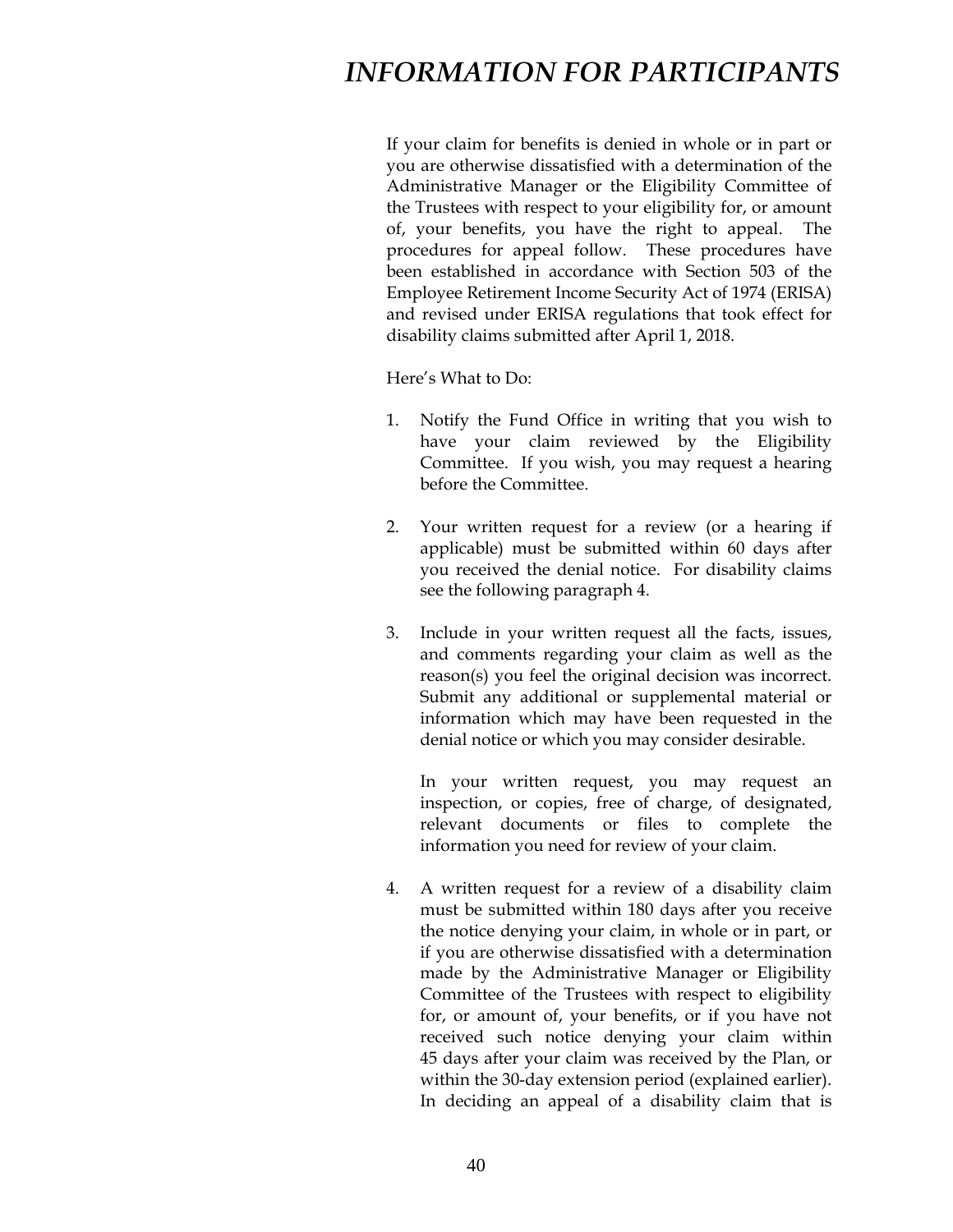based in whole or in part on medical judgment, the Eligibility Committee of the Board of Trustees will consult with a health care professional who has appropriate training and experience in the field of medicine involved in the medical judgment and will identify the medical or vocational experts whose advice was obtained on behalf of the Plan in connection with your disability claim, without regard to whether the advice was relied upon in making the determination. The health care professional engaged for the purposes of a consultation will not be the same individual consulted with on the initial determination, nor the subordinate of such individual. In deciding an appeal of a disability claim, the Trustees will not afford deference to the initial adverse decision.

The Plan will provide to you, free of charge, any new or additional evidence or rationale considered, relied on, or generated in connection with an appeal. Such information will be provided as soon as possible and sufficiently in advance of the date on which notice of the Plan's final benefit determination must be provided, in order to allow you a reasonable opportunity to respond prior to that date.

- 5. In the event you request an appeal hearing, you can appear in person or choose a duly authorized representative to appear for you before the Eligibility Committee. No verbatim record of any hearing or appearance will be made but the Administrative Manager will prepare a summary of your presentation and preserve the summary, along with any documents which the Eligibility Committee deems pertinent or which you request to have included in the file.
- 6. If you and/or your authorized representative do not wish to make a personal appearance before the Eligibility Committee, the Administrative Manager will present your written statement and other relevant information on your behalf.
- 7. The Eligibility Committee will act by the vote of a majority of its members present. You will receive the Eligibility Committee's decision in writing.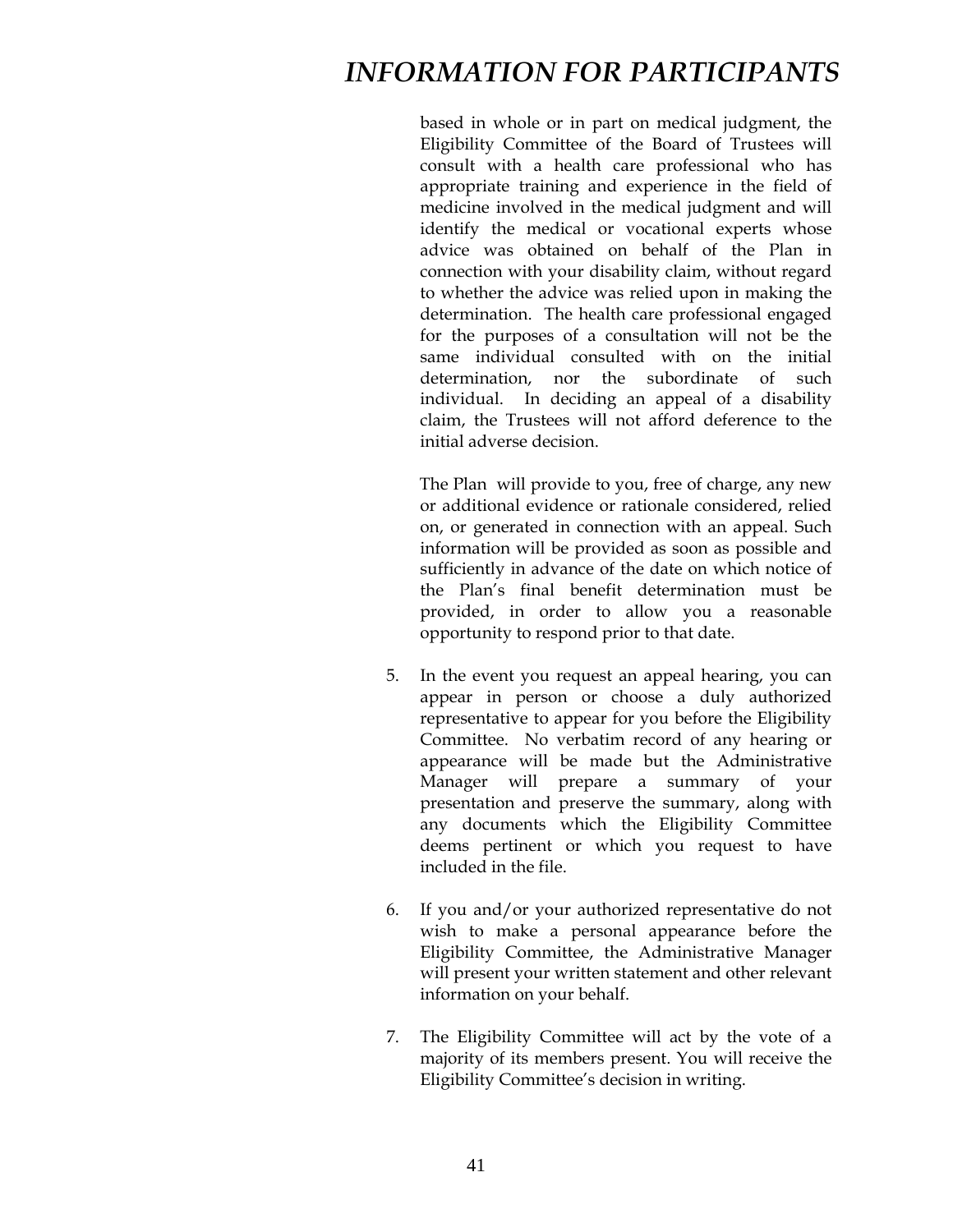For claims other than disability claims, such written decision will include the following information stated in an easily understandable manner:

- a. The specific reason or reasons for the adverse determination;
- b. References to the specific Plan provisions on which the benefit determination is based;
- c. A statement that you are entitled to receive, upon request and free of charge, reasonable access to, and copies of, all documents, records, and other information relevant to your claim for benefits; and
- d. A statement of your right to bring a civil action under Section 502(a) of ERISA after you have exhausted the Plan's benefit appeals procedure. For disability claims, a statement of any applicable contractual limitations period that applies to your right to bring such an action, including the calendar date on which the contractual limitations period expires for the claim.

For disability claims, such written decision will include the following information stated in an easily understandable manner:

- a. The specific reason or reasons for the adverse determination, including a discussion of the decision and an explanation of the basis for disagreeing with or not following:
	- i. the views presented by you of health care professionals treating you and vocational professionals who evaluated you;
	- ii. the views of medical or vocational experts whose advice was obtained on behalf of the Plan in connection with you, without regard to whether the advice was relied upon; and
	- iii. a disability determination regarding you made by the Social Security Administration.
- b. References to the specific Plan provisions on which the benefit determination is based;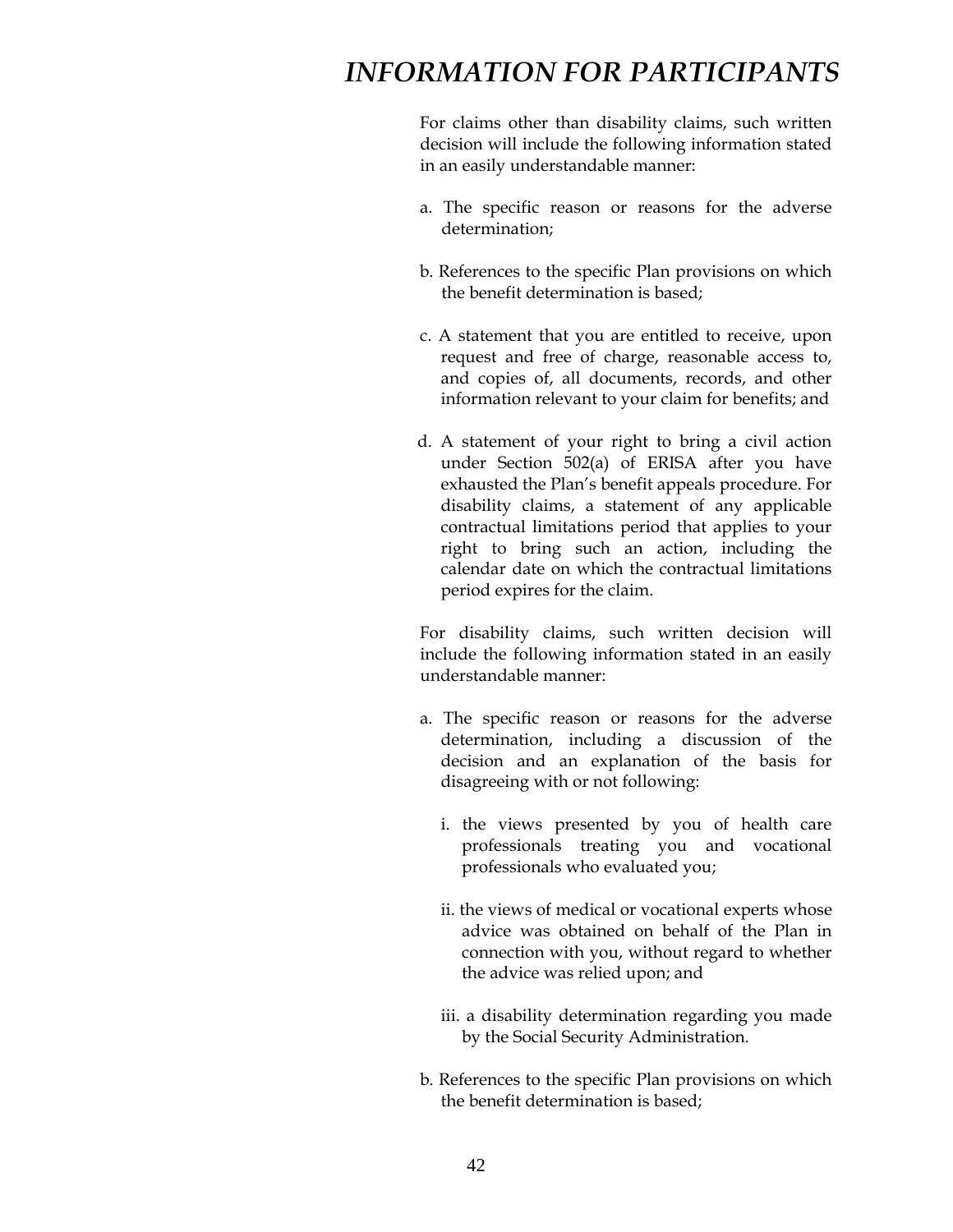- c. A statement that you are entitled to receive, upon request and free of charge, reasonable access to, and copies of, all documents, records, and other information relevant to your claim for benefits;
- d. For disability claims, either the specific internal rules, guidelines, protocols, standards, or other similar criteria of the Plan relied upon in making the adverse benefit determination, or alternatively, a statement that such rules, guidelines, protocols, standards, or other similar criteria of the Plan do not exist; and
- e. A statement of your right to bring a civil action under Section 502(a) of ERISA after you have exhausted the Plan's benefit appeals procedure. For disability claims, a statement of any applicable contractual limitations period that applies to your right to bring such an action, including the calendar date on which the contractual limitations period expires for the claim.

For disability claims, notices for claimants who reside in a county that has been identified by the Census Bureau as having 10% or more of its population literate only in the same non-English language, will be provided in a culturally and linguistically appropriate manner.

 8. The Eligibility Committee shall act by the vote of a majority of its members present and shall make its decision at the Eligibility Committee that immediately follows the Office of the Administrative Manager of the Fund's receipt of your request for review, unless the request for review is received by the Office of the Administrative Manager within 30 days preceding the date of such meeting. In such case, a decision will be made no later than the date of the second Eligibility Committee meeting following receipt of your request for review. If special circumstances such as the need to hold a hearing require a further extension of time for processing, a decision will be rendered not later than the third meeting of the Eligibility Committee following the Office of the Administrative Manager's receipt of your request for review. If such an extension of time for review is required because of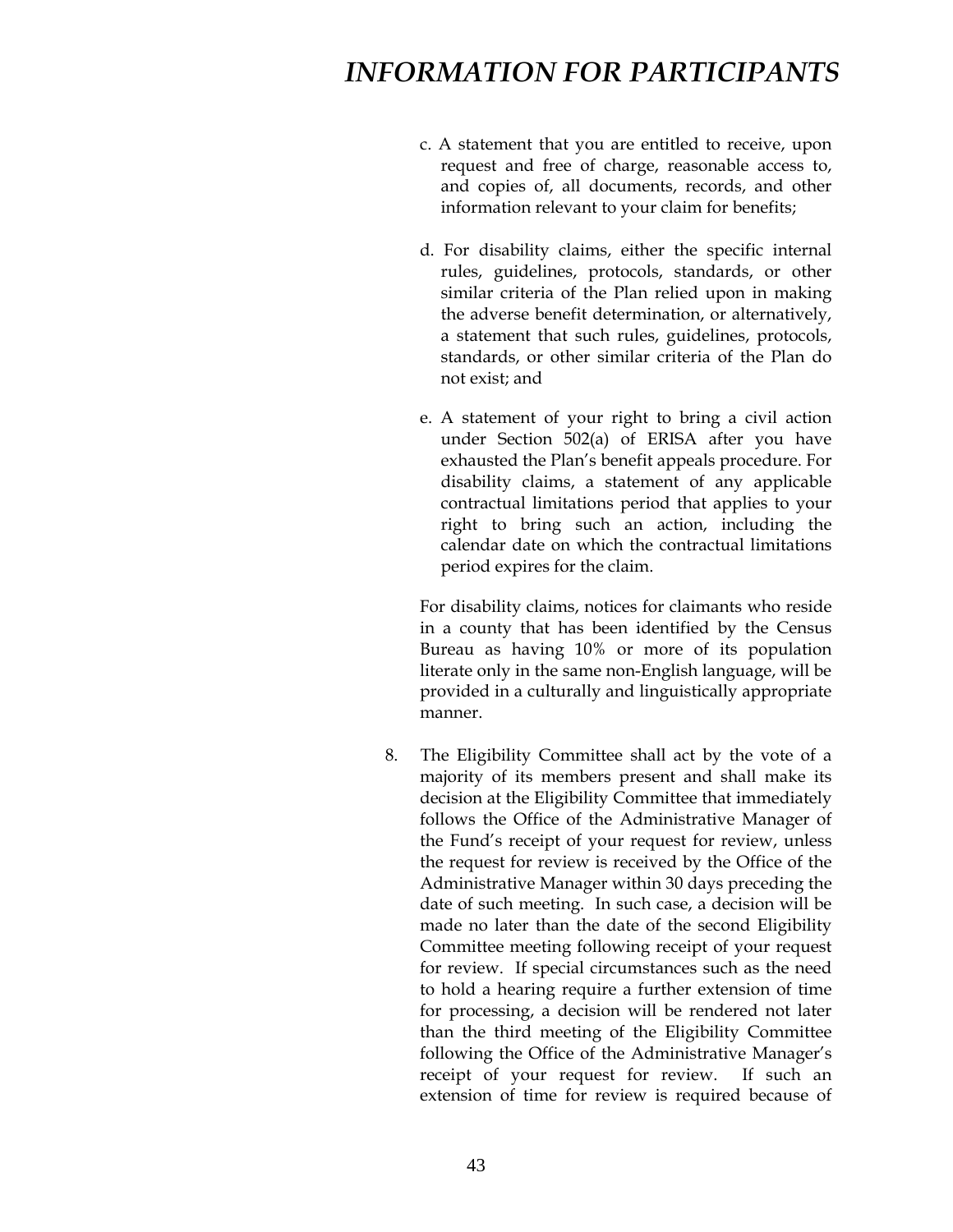special circumstances, the Plan shall notify you in writing of the extension, describing the special circumstances and the date as of which the decision will be made, prior to the commencement of the extension.

Such review will take into account all comments, documents, records, and other information submitted by you, without regard to whether such information was submitted or considered in the initial benefit determination.

The Eligibility Committee will notify you of its decision in writing within 5 days after the decision is made.

- 9. These appeal procedures must be followed and exhausted before you may seek any legal action, including actions or proceedings before administrative agencies with respect to a claim concerning your eligibility for, or amount of, your benefits from and under the Fund or Plan. No legal action (including actions or proceedings before administrative agencies) with respect to a claim concerning your eligibility for, or amount of, your benefits from and under the Fund or Plan may be commenced later than two years from the date the claim was initially filed on which the legal action is based.
- 10. You may, at your own expense, have legal representation at any stage of these appeal procedures.

 In reviewing your claim, every effort will be made by the Trustees to handle interpretations of the Plan and claims disputes in a consistent and equitable manner. In addition, the Trustees will make every effort to ensure that you receive a full and fair review if your claim is denied.

For disability claims, you will be deemed to have exhausted the internal claims review and appeal process with respect to a claim if the Plan fails to strictly adhere to every aspect of the ERISA regulations, except if the violation was: de minimus; non-prejudicial or nonharmful; for good cause or because of matters beyond the Plan's control; in the context of an ongoing, good-faith